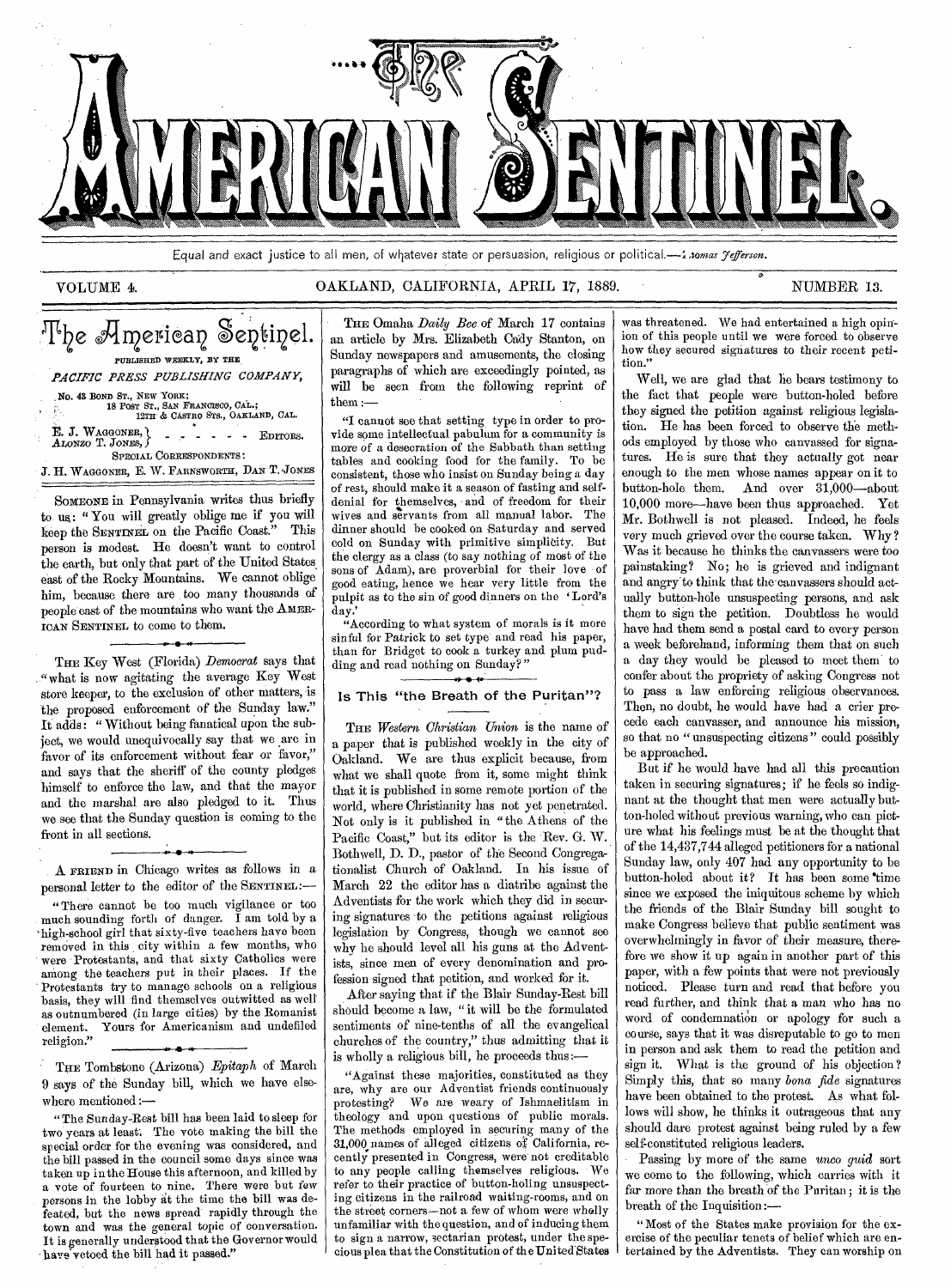Saturday, and call it the Sabbath, if they choose, but there let their privileges end. Instead of thankfully making use of concessions granted them, and then going off quietly and attending to their own business, as they ought, they start out making unholy alliances that they may defeat the purposes of ,their benefactors. None of these bills are aimed at them, but if they fail to appreciate the fact, they may yet call down upon themselves such a measure of public disfavor as that legislation embarrassing to them may result."

Shades of Dominic! Did anyone ever hear of more cool assumption? "Upon what meat doth this our Caesar feed, that he has grown so<br>great?" Seventh-day people "can worship on Seventh-day people "can worship on Saturday, and call it the Sabbath, if they choose, but there let their privileges end." If they are not thankful for these "concessions," and if they work against "the purposes of their *benefactors,"*  they may call down upon themselves such a measure of public disfavor as that "legislation embarrassing to them may result." Now what does this mean ? Simply this: That these Sunday-law people are beginning to assume that the Lord created the earth for their especial benefit, and that it is a great "concession" on their part for them to allow anybody even to think differently from them. Those who do not do as they do ought to be thankful that they are privileged to live in this country. They are the "benefactors" of Seventh-day people, because they.have *tolerated*  them so long. Did the Papacy in its worst days ever assume any more lordly position?

It means further that if Seventh-day people will keep perfectly quiet, and be content with the privilege of resting on Saturday, they will not be molested. But let them, as Mr. Edwards said, begin to " rave ; " that is, let them but teach their conscientious convictions to others, and then "legislation embarrassing to them may result." This can mean nothing else than that, whereas Seventh-day people are *allowed,* by existing and proposed Sunday laws, to rest on Saturday if they choose, they will be prohibited from doing even this if they rebel against their "benefactors," and refuse to rest also on Sunday, and if they attempt to stir up others to similar rebellion. This is a declaration of intention on the part of the Sunday-law agitators a little in advance of anything we have previously heard.

Mr. Bothwell says of Seventh-day people that " none of these [Sunday] bills are aimed at them." We cannot say definitely as to that, but we know where they always hit. We know that Sunday laws, whatever the purpose for which they are enacted, are always used for the purpose of "embarrassing" those who observe the seventh day of the week.

In 1885, Arkansas had Sunday laws reading as follows:—

"SECTION 1883. Every person who shall on the Sabbath, or Sunday, be found laboring, or shall compel his apprentice or servant to labor or perform service other than customary household duties of daily necessity, comfort, or charity, on conviction thereof shall be fined one dollar for each separate offense.

"SEC. 1884. Every apprentice or servant compelled to labor on Sunday shall be deemed a separate offense of the master.

"SEc. 1885. The provision of this act shall not apply to steamboats and other vessels navigating the waters of the State, nor such manufacturing establishments as require to be kept in continual operation.

"SEC. 1886. Persons who are members of any religious society who observe as Sabbath any other day of the week than the Christian Sabbath, or Sunday, shall not be subject to the penalties of this act [the Sunday law], so that they observe one day in seven, agreeable to the faith and practice of their church,or society."

In the session of the Arkansas Legislature of 1885, section 1886 was repealed, by act of March 3. The object of those who secured the repeal of that section was, as they said, to close the saloons. It was claimed that, under cover of that section, certain Jews who kept saloons in Little Rock had successfully defied the law against Sunday saloons, and that there was no way to secure the proper enforcement of the law without the repeal of that section. The legislators believed the statements made, and repealed the section as stated.

"Bear in mind that the object of this movement was said to be to close the saloons on Sunday; and what discussion there was on the bill in both the Senate and the House, shows that such was the object, so far as the legislators understood it. But when the act was secured, and was framed into a law, not a saloon was closed, nor was there an attempt made, any more than before, to close them. Not one of the saloon keepers was prosecuted. And in Little Rock itself, during the session of the Legislature of 1887, when the law was in full force, up to the time of the restoration of the exemption clause, the saloons kept their doors wide open, and conducted their business with no effort at concealment, the same as they had before the act was passed. But, so far as we have been able to learn by diligent investigation, from the day of its passage, the law was used for no other purpose than to punish peaceable citizens of the State who observed the seventh day as the Sabbath, and exercised their God-given right to work on Sunday."

A. T. Jones, of the AMERICAN SENTINEL, who makes the above statement, has had the privilege of investigating the records of the cases of those who were prosecuted under the law as amended, and has published them in his pamphlet, " Civil Government and Religion." In another article, entitled, " Where Sunday Laws Hit," in this week's issue, we shall present some of those cases, that our readers may learn the practical workings of " temperance Sunday laws." As they read these things we ask them to decide whether or not they want the Inquisition set up in this country. People may talk as much as they please about the enlightenment of thisnineteenth century, and the impossibility for persecution to arise; but every candid person whose eyes are open must see that we are upon the very eve of as bitter a persecution as ever disgraced this earth. The minds of men are being inflamed by ecclesiastical leaders, and all that is needed is the color of law to give the malignant passions of bigots full exercise. E. J. W.

IN the notices of-Miss Willard's forth-coming autobiography, she is mentioned as claiming to be a "gospel politician." That means that she favors spreading the gospel by political methods, which is, by voting upon it, and making laws concerning it. In other words, she is devoted to the union of Church and State. But that doesn't make us think that such a union ought to be consummated. The apostle Paul said that even an angel from Heaven should be cursed if he preached different gospel from that delivered by Christ.

IT is reported that Ann. Arbor has suppressed the sale of Sunday newspapers in its borders.

# The Constitution and Sunday.

DR. CRAFTS wrote to the Detroit *Free Press*  February 17, stating some of the objects of the National Sunday bill, and the *Free Press* replied:—

" If our correspondent will bear in mind that in the eye of the federal law, as well as of the Federal. Constitution, Sunday has no other status than Saturday, or any other day of the week, he will possibly see what the assumption of power for which he asks would involve. It would involve the possibility of prohibiting the running of trains between States on any day in the week, and, consequently, upon all days in the week, which is an absurdity. It involves another, and, if possible, a greater absurdity—the power to compel the running of inter-State trains upon every day in the week, and as many times a day as Congress may direct.

" There has never been, that we are aware of, any serious claim that the congressional power referred to extended thus far, and we have no fears that Congress will make any such claim. That body is quite as likely, we should think, under the pretense of regulating inter-State commerce, to prohibit the running of smoking-cars on inter-State trains, or the chewing of gum by passengers thereon, or the sale of peanuts for more than five cents a pint. We do not mean to intimate for a moment that these subjects have any natural affinity for, or connection with, Sunday rest. But we do mean to assert' that it would be just as ridiculous for Congress, under the pretense of exercising its regulative power over commerce between the States, to prohibit the running of trains on Sunday as it would to enact the other prohibitions suggested."

Further, Dr. Crafts had said that the Constitution contains a Sunday-Rest law for the President. The *Free Press* made to this the singular reply that the Constitution makes no mention of Sunday, and commended to Dr. Crafts a reexamination of the Constitution. We approve of the recommendation of the *Free Press,* that the Doctor should examine the Constitution more closely; but if the *Free Press* had examined the Constitution as closely as it asks Dr. Crafts to, it ought to know that it does make mention of Sunday. True, it does not make mention of Sunday in any such a way as Dr. Crafts would make out, as enacting a Sunday law; but it does mention Sunday, and says that " if any bill shall not be returned by the President within ten days (Sunday excepted) after it is presented to him, the same shall be a law in like manner as if he had signed it, unless Congress by their adjournment prevent its return." But so far from this intending to be a law regulating the rest of the President, it is simply a recognition of the right of the President to keep Sunday religiously if he choose. In this the Constitution recognizes the fact that the President may be one who regards Sunday as a holy day, and respects his conscientious convictions, as it now does of every man, by providing that he shall not be compelled to count Sunday amongst the number of business days. The Constitution of the United States recognizes the right of every man to observe Sunday if he wishes, and it recognizes the right not to keep it if he choose. It respects a man's conscientious convictions, whether he be a Christian or not a Christian. This is the sole meaning of the expression, "Sunday excepted." But the query is, How could the Detroit *Free Press* ever have made such a mistake as to say that the Constitution makes no mention of Sunday? The Constitution of the United States is worthy of a good deal more study than ninety-nine out of every one hundred people in the United States ever give to it.  $A \cdot T$ . J. ever give to it.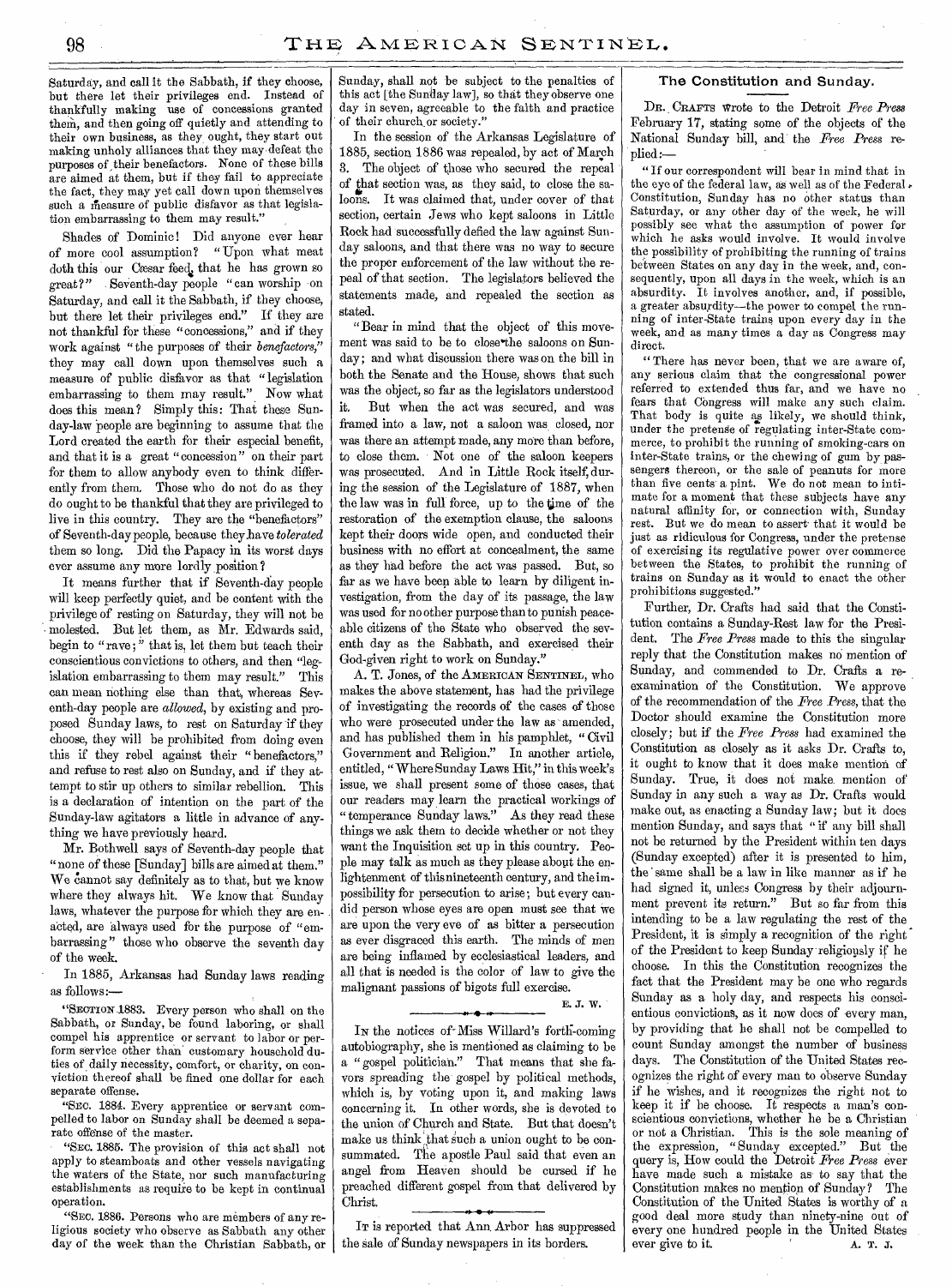# Whose Image and Superscription Is This?

IT is evident that the leaders in the American Sabbath Union are considerably disturbed over the SENTINEL'S disclosure of their crooked methods in obtaining indorsements to their petitions to Congress. This is shown by the fact that they are endeavoring to shield themselves' by insinuating that unfair methods were employed by those who secured signatures to the counter petition. It is worthy of note, however, and should be remembered by all, that the worst charge that has yet been brought by the most bigoted Sunday-law worker is that people were " button-holed" and asked to sign it. Inasmuch as no one could put his own signature to the petition unless the canvasser did come pretty close to him with it, we regard this as a good testimonial to the conscientiousness with which the work was performed.

We have before called attention to the frauds practiced by the active workers for a Sunday law, but we fear that some have lost sight of them. Many people still think that fourteen million signatures have actually been obtained to the petition asking Congress to make a Sunday law. We ourselves were deceived at the first into thinking that two, or three million signatures had been obtained; but when the number jumped at once from six million to fourteen million, by the letter from Cardinal Gibbons, we knew there was fraud; and from that time we kept discovering fresh frauds. Following is a brief statement of them.

The petition for a Sunday law, to which it is claimed that upwards of fourteen nillion signatures have been obtained, reads thus:—

" The undersigned, adult residents of the United States, 21 years of age or more, hereby earnestly petition your honorable body to pass a bill forbidding in the Nation's mail and military service, and in inter-State commerce, and in the District of Columbia and the Territories, all Sunday work, traffic, etc."

That is plain enough to be understood by anybody. If that had been circulated in a legitimate manner, for individual signatures, no complaint could have been made. But right on the face of the sheet which contained the petition, provision was deliberately made for fraud. , Immediately below the petition was the following note

*" When a labor organization or church, or any other society, indorses the petition* BY VOTE, let the ' name 'of the organization be signed, with the attesting signatures of the presiding officer and 'clerk or secretary, with place and date, and in the margin, under 'number of petitioners,' indicate the numbers in the organization petitioning.'

This meant that at any meeting of any church or society, a vote could be taken on the petition. If a majority of the members present voted in favor of it, the presiding officer and the clerk would sign their names and set down the number of members in the entire church or society. Now it must be evident to the most zealous partisan that such a plan could not by any possibility secure an individual expression of opinion. In the first place it allowed a part to speak for the whole, and in the second place it counted those members who were opposed to the bill, as favoring it. In many cases a minority would speak for the whole.

Not only was this provision-made for fraud, but people were urged to commit fraud by securing the indorsement of the same person twice. In the "Monthly Document" of the American Sabbath Union, for December, the following appeared in a circular which editors were requested to publish:—

" We ask every religious paper to publish our petition, and every church and preachers' meeting and religious conference or convention to indorse the petition by resolution, and also, as far as possible, by individual signatures, which duplicate its strength."

That is plain enough, too. The leaders of the American Sabbath Union deliberately urged people to perpetrate fraud in securing indorsements of the Sunday-Rest bill. The above shows that the indorsement "by ,vote" was considered the chief thing. Whenever there was an assembly they wanted those present to vote the indorsement of the organization, so that all the members could be counted as favoring the petition, and then they wanted the strength of the petition duplicated, " as far as possible" by individual signatures. This shows that the securing of individual signatures was considered a secondary matter, except that those individual signatures would duplicate the strength of the petition. A church of three hundred members could indorse the petition by vote some Sunday evening, and the whole three hundred counted for it, even though no more than one hundred members were present. Then zealous workers could secure the individual signatures of two-thirds of the members, including those present at the time of the vote; and so from a church of three hundred members, of whom only one hundred had seen the petition, and only one hundred more had heard of it, a list of five hundred petitioners could be sent in. And just such fraud as this was provided for and urged by the leaders in the Sunday-law movement. The method of indorsement "by vote" was so much easier, however, that, as will be seen, very little effort was made to secure individual signatures.

On Wednesday, January 16, the first petitions were presented to Congress. After senators from several States, including Illinois, Pennsylvania, Massachusetts, and Indiana, had presented petitions from churches, labor unions, Woman's Christian Temperance Unions, etc., from their respective States, Mr. Blair arose and said:-

"I present petitions of several bodies, praying for the passage of a Sunday-Rest law. Of the petitions, the following analysis is submitted by those who desire their presentation:—

Petitions *from national bodies:*  CONTENTS.

1. Individual signatures  $\ldots$   $\ldots$   $\ldots$   $\ldots$   $\ldots$  407<br>
2. Representative signatures by indorsements of bodies and meetings  $\ldots$   $\ldots$   $\ldots$   $\ldots$   $\ldots$   $\ldots$   $\ldots$   $\ldots$   $\ldots$   $\ldots$   $\ldots$   $\ldots$   $\ldots$   $\ldots$   $\ldots$   $\ld$ 

Total .............................14,174,744 "Analysis of the latter:—

"First indorsement is that of the American Sabbath Union, which was officially constituted by official action of the General Conference of the Methodist Episcopal Church, the Home Missionary Society of the Baptist Church, the General Assemblies of the Presbyterian Church (North and South), and the Synod of the Reformed Church, five denominations, whose membership together is 5,977,693. Of the membership of the Brotherhood of Locomotive Engineers, the indorsement of whose international convention stand% second, at least 20,000 citizens of the United States. Knights of Labor, the indorsement of whose international convention stands third, at least 219,- 000 citizens of the United States. The Presbyterian General Assembly, North, whose action stands next, had at the time of the indorsement 722,071 members. The convention of Christian Workers, whose indorsement is next, had 450 present when the unanimous vote of indorsement was taken. The Woman's Christian Temperance

Union, which comes next, had 185,521 at the time of the vote. The Roman Catholics, for whom Cardinal Gibbons speaks, number 7,200,000."

Now what do we learn from this? Several things, namely: That out of 14,174,744 alleged petitioners for the Sunday law, only 407 persons actually signed the petition. That in order to produce a greater effect, the petitions were presented first by States and Territories, and then in bulk. In that way the strength of the petitions, which had already been duplicated, was duplicated again.

But this is not all. We find that the entire membership of the Methodist, the Baptist, and the Presbyterian Churches in the United States is taken to help make up the 14,174,744 alleged petitioners. This was done because the annual convention of those bodies indorsed the petition. A vote by a few hundred people was thus swelled into nearly seven million. Not only so, but by the wording of the petition, every member of those churches was certified to as being "21 years of age or more." Of course everybody recognizes that as another fraud.

Still further: The entire membership of the Woman's Christian Temperance Union, the Knights of Labor, and the Brotherhood of Locomotive Engineers, is counted on the strength of a vote taken by a few members of those bodies, in convention assembled. Of course the members of the -Woman's Christian Temperance Union could, on general principles, be counted as favoring the bill; but as they are Christian women, they of course belong to some one of the churches previously reported. The same is true largely of the Knights of Labor and the Brotherhood of Locomotive Engineers. Not only were they represented as favoring the bill, although but few of them had ever heard of it,:and many were opposed, but they were represented three times, as we have already seen.

More yet: After this 14,000,000 and more petitioners, only 407 of whom ever petitioned, had been presented to Congress as organizations, then as churches, etc., Mr. Blair arose again and said:

I have here a petition of the Woman's Christian Temperance Union of New Jersey, with 6,000 members; of Indiana, 2,500 members; of Massachusetts, 6,000; of Delaware, 800; of Illinois, 9,000; of Iowa, 6,009; of Pennsylvania, 6,000; of Dakota, 1,800, and the National nearly 20,000, praying Congress, etc."

Just think! Petitions from many of these State temperance unions had been first presented by other senators: Then they were presented in the churches, then in the National Union, then again separately, and then once more in the National W. C. T. U. again ; and after all this some more petitions were presented from Temperance Unions and "Sabbath Associations." Some of these good women were therefore presented as petitioners not less than six times in one day; and since then petitions have been presented from the same people nearly every day while the session lasted.

But this is not all by any means. Mr. Blair said in his analysis of the petitions: "The Roman Catholics, for whom Cardinal Gibbons speaks,<br>number 7.200.000." Cardinal Gibbons had number  $7,200,000."$ written a letter to Mr. Crafts, personally favoring the Sunday bill, and on the strength of that letter, the American Sabbath Union counted 7,200,- 000 names. Not only that, but they certified that all the Catholics in the United States, men, women, and children—are "21 years of age or more." Not only did Cardinal Gibbons say nothing about indorsing the petition for anybody but himself,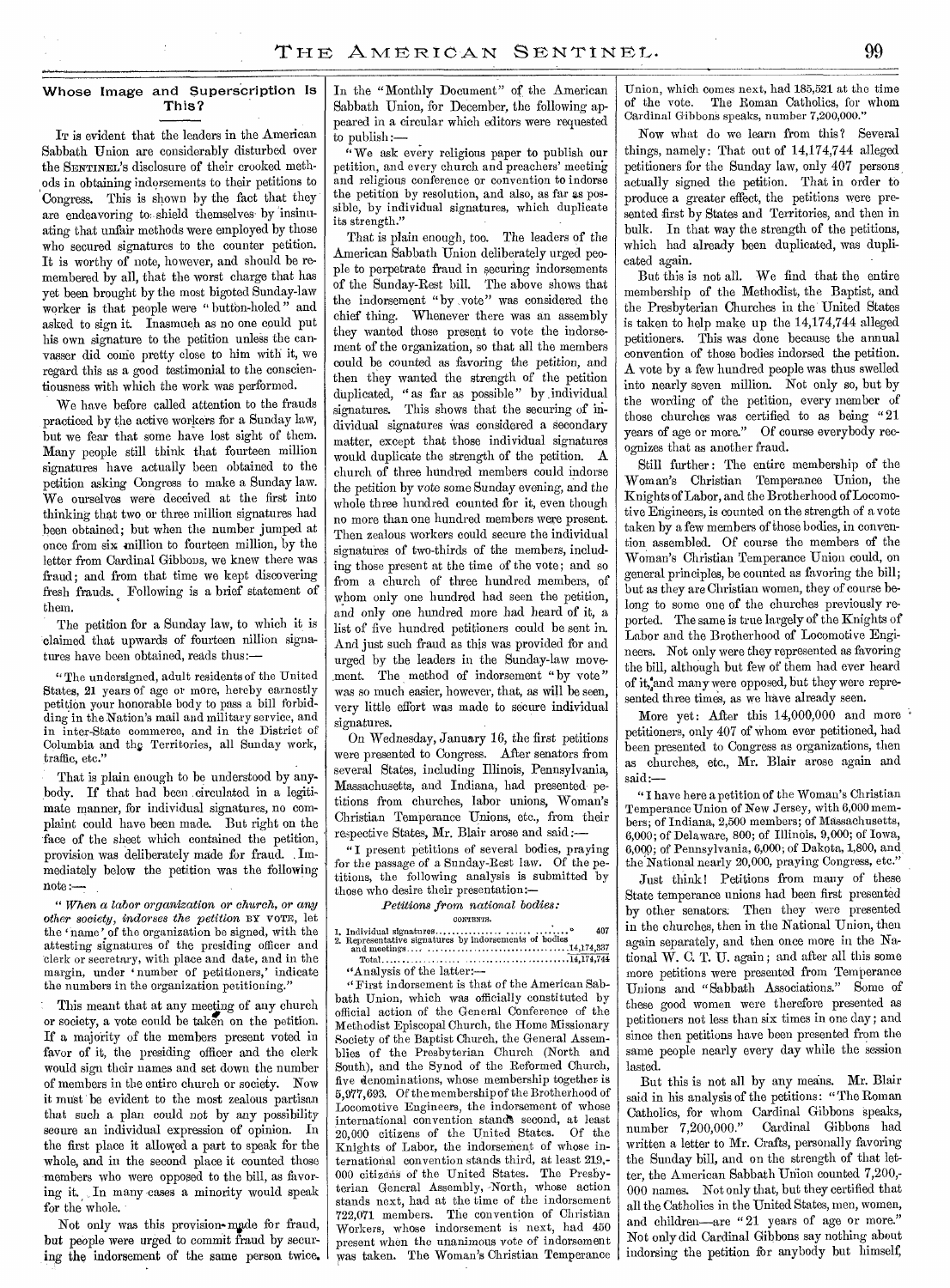which he clearly had no right to do, but he himself; as will be seen by his letter, which follows, declares that he had no thought of committing anybody else.

One thing more shows the unprincipled methods employed to manufacture a huge list in favor of the Sunday bill. Not content to have the separate labor organizations indorse it by "representation," that is, by a vote of a few, which could not represent the body, Mr. Crafts has lately gone to work to secure the indorsement of the Federated Trades, by which means he is able to count all the laboring men again. Thus he can count every man as many times as there are associations to which he belongs. Not only so, but by their peculiar scheme of representative indorsement, they count many who are positively opposed to their movement, and who have signed the counter petition.

Now we ask the readers of the SENTINEL to decide whose image and whose superscription this Sunday movement bears. Does it bear the stamp of God? God cannot lie. But there is another being, the enemy of God and of all righteousness, the prince of the power of the air, "the spirit which now worketh in the children of disobedience," whose sole method of work is by fraud and deceit. Of him it is written that " he is a liar, and the father of it." We make no further statements, but leave the reader to trace the parentage of the Sunday movement as best he can.

Let those who have been misrepresented by being counted in these wholesale indorsements, and those who have not been aware of the character of the movement, protest vigorously, and at once, so that the leaders in the Sunday-law movement may no longer be able to pose before Congress as the representatives of all goodness and honesty. E. J. W.

# He Spoke for Himself.

THE following from Mr. D. E. Lindsay, of Baltimore, a close observer of the National Reform movement, and a good friend of the AMERI-CAN SENTINEL, should be preserved, as it exposes the fallacy of the claim of the leaders of the American Sabbath Union, that Cardinal. Gibbons indorsed the Sunday-Rest bill in behalf of the Catholic Church:—

Located as I am near the residence of Cardinal Gibbons, and being a reader of the *Catholic Hews,*  published at Washington, D. C., and the *Catholic Mirror,* published in this city (Baltimore, Md.), I have watched for some time with interest the sayings of the different Catholic writers, until I was convinced that the so-called Protestants, in their eagerness to secure the passage of the Sunday law, would forsake the true principles of Protestantism, and run after the very church Against which the famous protest was made in 1529, when the emperor had commissioned his brother Ferdinand to announce that the decrees of the former diet, which had allowed liberty of action to all States in matters of religion, were now absolutely annulled by imperial command.

Having this evidence before me from Catholic -writers, as well as Protestant, I took the liberty to write the Cardinal a personal letter asking his purpose in signing, the petition for the passage of the Blair Sunday bill. In reply the Cardinal for- •warded me the following letter by his Chancellor, J. P. Donahue:—

"CARDINAL'S RESIDENCE, 408 NORTH CHARLES ST., Baltimore, Md., Feb. 27, 1889.

"MY DEAR SIR: In reply to your favor dated Feb. 25, 1889, duly received, His Eminence Cardinal Gibbons desires me to write to you, that whatsoever countenance His Eminence has given to the Sunday law' referred to in your favor, as he had not the authority, so he had not the intention, of binding the archbishops, the bishops, or the Catholic laity of the United States. His Eminence bids me say to you that he was moved to write a letter favoring the passage of the bill, mainly from a consideration of the rest and recreation which would result to our poor overworked fellow-citizens, and of the facility which it would then afford them of observing the *Sunday* in a religious and decorous way.

"It is incorrect to assume that His Eminence, in the alleged words of Senator Blair set forth in your favor, 'signed the bill, thus pledging 7,200,- 000 Catholics as indorsing the bill.'

"I have the honor to remain, with much respect,<br>
vurs faithfully, J. P. DONAHUE, yours faithfully, *"Chancellor.* 

*" To D. E. Lindsey, Esq., 708 Rayner Avenue, Baltimore, Md."* 

# Where Sunday Laws Hit.

THE Rev. Dr. G. W. Bothwell has stated that proposed Sunday 'laws are not "aimed at" those who observe the seventh day. Doubtless the same thing would have been said in Arkansas in 1885, where the effort was made to repeal the clause exempting from the penalties of the Sunday law those who observed any other day of the week. The sole object of those who secured that repeal was, as they said, to close the saloons, It was claimed that under cover of that exemption section, certain saloon keepers successfully defied the law. Accordingly the section was repealed, but the saloons were not molested. Out of twentyone° cases of indictment for Sunday work, only one person was not an observer of the seventh day, and that one person was not convicted, although it was clearly proved that he worked. We present herewith a few of the cases, in order that our readers may see that Sunday laws almost invariably hit observers of the seventh day; whether they are aimed at them or hot. We copy from chapter seven of " Civil Government and Religion," by A. T. Jones, for sale at this office. For the sake of brevity, we omit, in most cases, the record of fines, etc.

# FIRST CASE.

"Elder J. W. Scoles, a Seventh-day Adventist minister, had gone from Michigan to Arkansas in June, 1884, to assist Elder D. A. Wellman in holding some meetings at Springdale, Washington County. As the result of these meetings, quite a number of persons adopted the faith of that body, and practiced accordingly. In August, 1884, Elder Wellman died, and Elder Scoles continued the work in that place. In the winter of 1884- 85, Elder J. G. Wood went from Appleton City, Mo., to assist Elder Scoles at Springdale. A church was organized in that place early in 1885, and the erection of a meeting-house was begun at once. In addition to his subscription to the enterprise, Elder Scoles agreed to paint the house when it should be ready. Further than this, we have the words of Elder Scoles himself. He says:—

"'I volunteered to do the painting as my share of the work, in addition to my subscription. I worked away at the church at odd times, sometimes half a day and sometimes more, as I could spare the time. The last Sunday in April, 1885, in order to finish the work so I could be free to go out for the summer's labor with the tent, and expecting to go the next day twenty miles, I went over to the church, and finished up a small strip of painting on the south side of the house, clear out of sight of all public roads; and here I quietly worked away for

perhaps two hours, in which time I finished it, and then went home. It was for this offense that I was indicted.'

"At the fall term of the Circuit Court held at Fayetteville, Mr. J. A. Armstrong, of Springdale, was summoned before the Grand Jury. He was asked if he knew of any violations of the Sunday. law. He said he did.

*"Grand Jury—'* Who are they?'

*"Armstrong—'* The 'Frisco Railroad is running trains every Sunday.'

*"G. J.—'* Do you know of any others.'

"A .- 'Yes; the hotels of this place are open, and do a full run of business on Sunday, as on other days.

" G. J. - Do you know of any others?"

*"A.—'* Yes, sir; the drug stores and barber shops all keep open, and do business every Sunday.'

" G. J. - 'Do you know of any others?'

*"A.—'* Yes; the livery stables do more business on Sunday than on any other day of the week.'

"After several repetitions of this same form of questions and answers, in much the same manner, in relation to other lines of business, this question was reached—

" *G. J.*-'Do you know of any Seventh-day Adventists who work on Sunday?'

" $A -$ 'Yes, sir.'

"After getting from the witness the names of his brethren, indictments were found against five persons, all of whom were Seventh-day Adventists. Elder Scoles was one of the five."

From the above it will be seen that special pains was taken to indict none but those who had conscientiously observed the seventh day. A more marked instance of deliberate persecution could not be imagined. Mr. Scoles was convicted, and an appeal was taken to the Supreme Court, where the decision of the lower court was sustained.

## SECOND CASE.

Mr. Meeks had been a resident of Arkansas since 1856, with the exception of one year. He had held the office of justice of the peace for a number of years both before and after the war. When he became a Seventh-day Adventist he refused to hold the office longer, because its duties conflicted with his observance of the Sabbath.

"Mr. Meeks was indicted at the July term of the Circuit Court, 1885, for Sabbath breaking. He was arrested in November, 1885, and held under bonds of \$500 for his appearance in January. The offense for which he was indicted was planting potatoes on Sunday—the third Sunday in March, 1885. The work was done near Mr. Meeks's own house, and not nearer than two and a half miles to any public road or any place of public worship.

"On the day referred to, Mr. La Fever and his wife went to visit Mr. Meeks at his home, and found Mr. Meeks planting potatoes. Mr. Meeks quit his work, and spent the rest of the day visiting with Mr. La Fever. La Fever afterward reported Mr. Meeks to the Grand Jury; and as the consequence, Mr. Meeks was indicted, as stated. The fourth Monday in January, Meeks appeared before Judge Herne. His case was laid over to await the decision of the Supreme Court in the Scoles case.

# FIFTH CASE.

" James M. Pool, a Seventh-day Adventist, was indicted for Sabbath breaking, at the fall term of the'Circuit Court held at Fayetteville, beginning the first Monday in Septeinber, 1885.,

He waived his right to jury trial. The only witness in the case was J. W. Cooper. Cooper was a member of the Presbyterian Church, and professed sanctification. He went to Pool's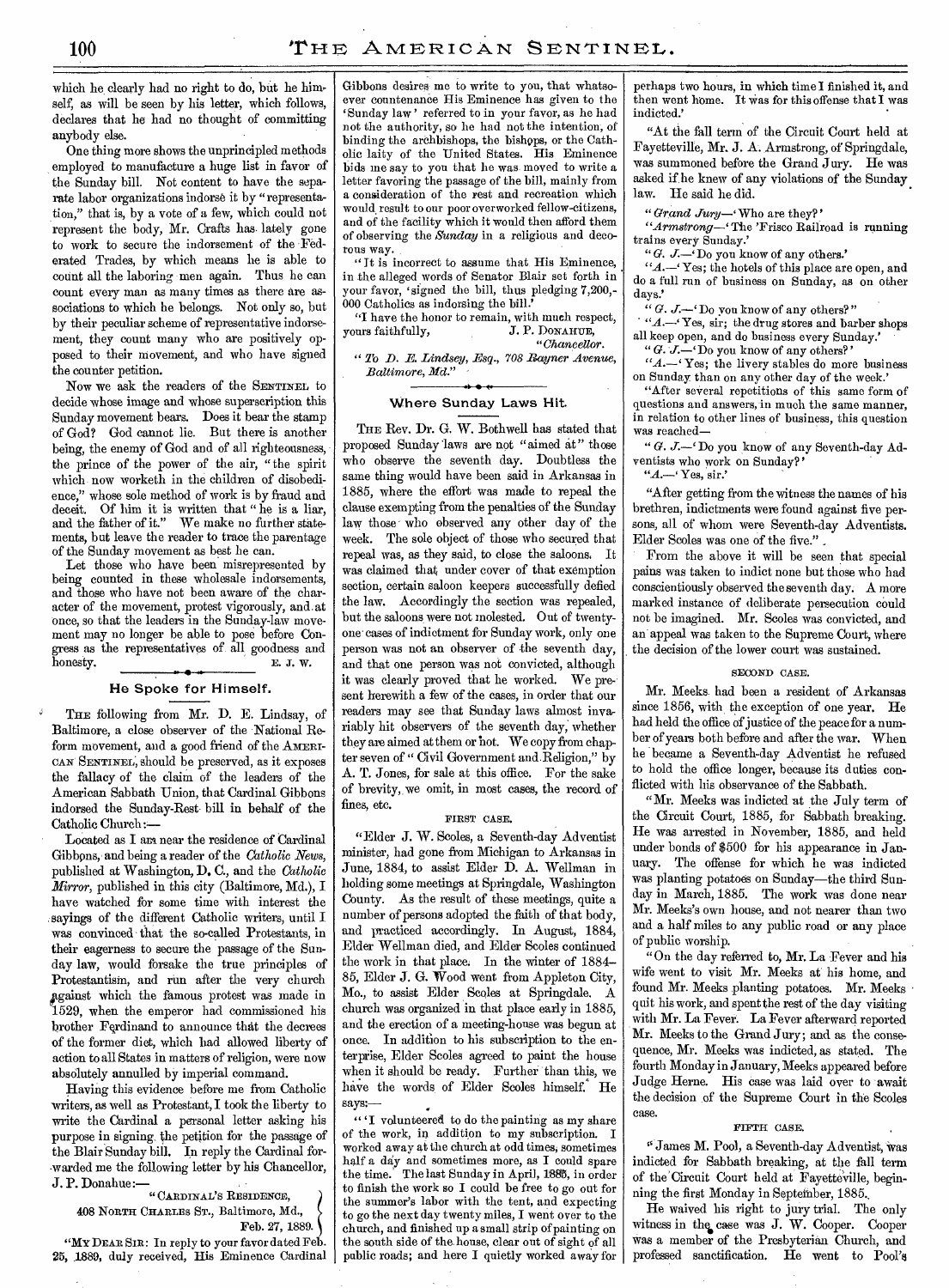house on Sunday morning, to buy some tobacco, and found Pool hoeing in his garden; so testified before the court, Judge Pittman presiding. The judge sustained the indictment, pronounced Pool guilty, and fined him one dollar and costs, amounting to \$30.90.

# SIXTH CASE.

"Mr. J. A. Armstrong moved from Warren County, Indiana, to Springdale, Arkansas, in 1878. In September, 1884, he joined the Seventh-day Adventist Church at Springdale. November, 1885, he was indicted by the Grand Jury for Sabbath breaking. On the 13th of February, 1886, he was arrested by William Holcomb, deputy sheriff for Washington County, and was held under bonds of \$250 for his appearance at the May term of the Circuit Court. The particular offense upon which the charge of Sabbath breaking was based, was for digging potatoes in his field on Sunday. Millard Courtney was the prosecuting witness. Mr. Armstrong had a contract for building the school-house at Springdale. Mr. Courtney, with a friend, went to Armstrong's house on Sunday, to negotiate a contract for putting the tin roof on the school-house. From the house they went into the field where Mr. Armstrong was digging potatoes. There the business was all talked over, and the contract was secured for putting on the tin roof. Then this same Courtney became the prosecuting witness against Mr. Armstrong for working on Sunday.

"On the first Monday in May, Mr. Armstrong appeared before Judge Pittman, Circuit Judge of the Fourth Judicial District, at Fayetteville ; and, waiving his right to jury trial, submitted his case to the court for decision. Judge Pittman sustained the indictment. Fine and costs, amounting to \$26.50, were paid, and Mr. Armstrong was released."

# NINTH CASE.

"Mr. James, a Seventh-day Adventist, was indicted\* by the Grand Jury in January, 1886, for Sabbath breaking; The particular offense was for doing carpenter work on Sunday. The indictment was founded on the testimony of Mr. Powers, a minister of the Missionary Baptist Church. Mr. James was working on a house for a widow, near the Hot Springs Railroad. The work was done without any expectation of receiving payment, and wholly as a charitable act for the poor widow, who was a member of the Methodist Church. Mr. James worked in the rain to do it, because the widow was about to be thrown out of the house in which she lived, and had no place to shelter herself and family. Powers, the informer, lived about six hundred yards from where the work was done, and on that very Sunday had carried wood from within seven rods of where Mr. James was at work, and chopped up the wood in sight of Mr. James.

### TENTH CASE.

"At the January term in 1886, Mr. Meeks was indicted the second time. July 13 he was arrested on a bench warrant in the hands of William La Fever. Meeks gave bonds for his appearance at the July term of court. The offense was for fixing his wagon-brake on Sunday. He was reported to the Grand Jury by Riley Warren. Warren had gone to Meeks's house on the Sunday referred to in the indictment, to see Mr. Meeks about hiring a teacher for their public school, for both of them were members of the School Board of their district. In the course of their conversation, Mr. Meeks incidentally mentioned having

mended his wagon-brake that morning. This was reported to the Grand Jury by Mr. Warren, and the indictment followed.

# ELEVENTH CASE.

"John A. Meeks, aged fourteen years, son of Edward L Meeks, was indicted by the Grand Jury at the January term of the Circuit Court of 1886, for Sabbath breaking. The offense was for shooting squirrels on Sunday. The place where the squirrels were shot was in a mountainous district entirely away from any public road, or any place of public worship. He was reported by a Mr. M. Reeves. The sons of Mr. Reeves were hauling wood with a team on that same Sunday, and were present with the Meeks boy in the woods, and scared the-squirrels around the trees for the Meeks boy to shoot. When the sport was over, the Meeks boy divided the game with the Reeves boys.

" Then the father of the Reeves boys reported the Meeks boy and he was indicted. His case was held over to await the decision of the Supreme Court in the Scoles case. At the January term in 1887, the boy confessed judgment, and was fined \$5.00, and \$3.00 county tax was assessed, and the costs, amounting in all to \$22. The fine was paid, and the boy released."

# FOURTEENTH CASE.

" William H. Fritz was indicted at the April term of the Circuit Court in 1886, for Sabbathbreaking, and held under \$250 bonds for his appearance at the September term, at Huntsville. Mr. Fritz is a wood-workman, and the offense charged was for working in the shop on Sunday. The shop was in the country, and two hundred yards from the public road. The indictment was sustained. The defendant was fined \$1.00 and costs, amounting to \$28. Mr. Fritz was a Seventh-day Adventist."

# SIXTEENTH CASE.

"I. L. Benson was not at that time a member of any church, made no pretensions to religious faith, and did not observe any day. He had the contract for painting the railroad bridge across the Arkansas River at Van Buren, Ark. He worked a set of hands on the bridge all days of the week, Sundays included. In May, 1886, Mr. Benson and one of his men were arrested on the charge of Sabbath breaking. They were taken to Fort Smith, and arraigned before a justice of the peace. The justice did not put them through any form of trial, nor even ask them whether they were guilty or not guilty, but read a section of the law to them, and told them he would make the fine as light as possible, amounting, with costs, to \$4.75 each. They refused to pay the fines, and were placed in custody of the sheriff. The sheriff gave them the freedom of the place, only requiring them to appear at the justice's office at a certain hour. Mr. Benson telegraphed to the general manager of the railroad in regard to the matter. The general manager telegraphed to his attorney in that city to attend to the cases.

"Mr. Benson and his men appeared before the justice for a hearing in their cases. It was granted, with some reluctance. The attorney, Mr. Bryolair, told the justice it was a shame to arrest men for working on the bridge at the risk of their lives to support their families, when the public work in their own town was principally done on Sunday. A hearing was granted, and the trial set for the next day.

"They were not placed under any bonds at all, but were allowed to go on their own recognizance.

The following day a jury was impaneled and the trial begun. The deputy sheriff was the leading witness, and swore positively that he saw them at work on Sunday. The jury brought in a verdict to the effect that they had 'agreed to disagree.' This was on Wednesday. The following Monday was set for a new trial. No bond was even at this time required. The defendants appeared at the time appointed, and pleaded not guilty. The justice, after giving them a brief lecture, dismissed the case."

# TWENTIETH CASE.

"In August, 1886, Mr. P. Hammond, a member of the Baptist Church, appeared before the Grand Jury in Hot Spring County, and charged J. L. Shockey with hauling rails and clearing land on Sunday, the first day of the week, July 11, 1886. The Grand Jury presented an indictment. On December 14, 1886, Mr. Shockey was arrested and taken to Malvern, locked up until the next day, when he gave the usual bond for his appearance at court, and was released. . The work for which Mr. Shockey was indicted was done on a new farm which he was opening up in the woods, threefourths of a mile from any public road, and more than a mile from any place of public worship, and not in sight of either. The witness, Mr. Hammond, passed by where Mr. Shockey was at work, and after he had gone some distance, returned, and spoke to Mr. Shockey about buying from him a Plymouth Rock rooster. The bargain was then made, Hammond *agreeing* to pay Shockey *fifty* cents for the rooster.

"Shockey was indicted, and his case set for trial February 7, 1887. This case, with the one before mentioned, and some others that had been held over to await the decision in the Scoles case, was called, and February 11 fixed as the day of trial for all."

These are sufficient to show the practical workings of a Sunday law that was not " aimed at" observers of the seventh day. If such results can come from the law when it is not aimed at them, what will be the result when they go deliberately to work to secure " legislation embarrassing to them "? We say that the man who knows these things and does not vigorously oppose such legislation, no matter what his religious belief, or whether he has any at all, is destitute of patriotism and of the feelings of common humanity.

But let it be understood that no National Reformer or active Sunday-law agitator of any organization whatever, has ever said a word in disfavor of the course pursued in Arkansas. On the contrary, the restoration of the section exempting observers of the seventh day from the penalties of the law, was strenuously opposed by many religious leaders. The editor of the *Arkansas Methodist* declared in his paper that "the Sabbath laws" without the exemption section had "worked well enough," and were about as near perfect as we can expect to get them under the present Constitution." In view of these things, which are generally known, and which have been brought time and again to the attention of Sunday-law workers, and in view of the action of the present Arkansas Legislature, and of the sayings of such men as Dr. Bothwell, and of the further fact that exemption clauses are vigorously denounced, we think we are justified in saying that, as a general thing, Sunday laws " are aimed" quite directly at observers of the seventh day.

" WHAT other nations call religious toleration, we call religious rights."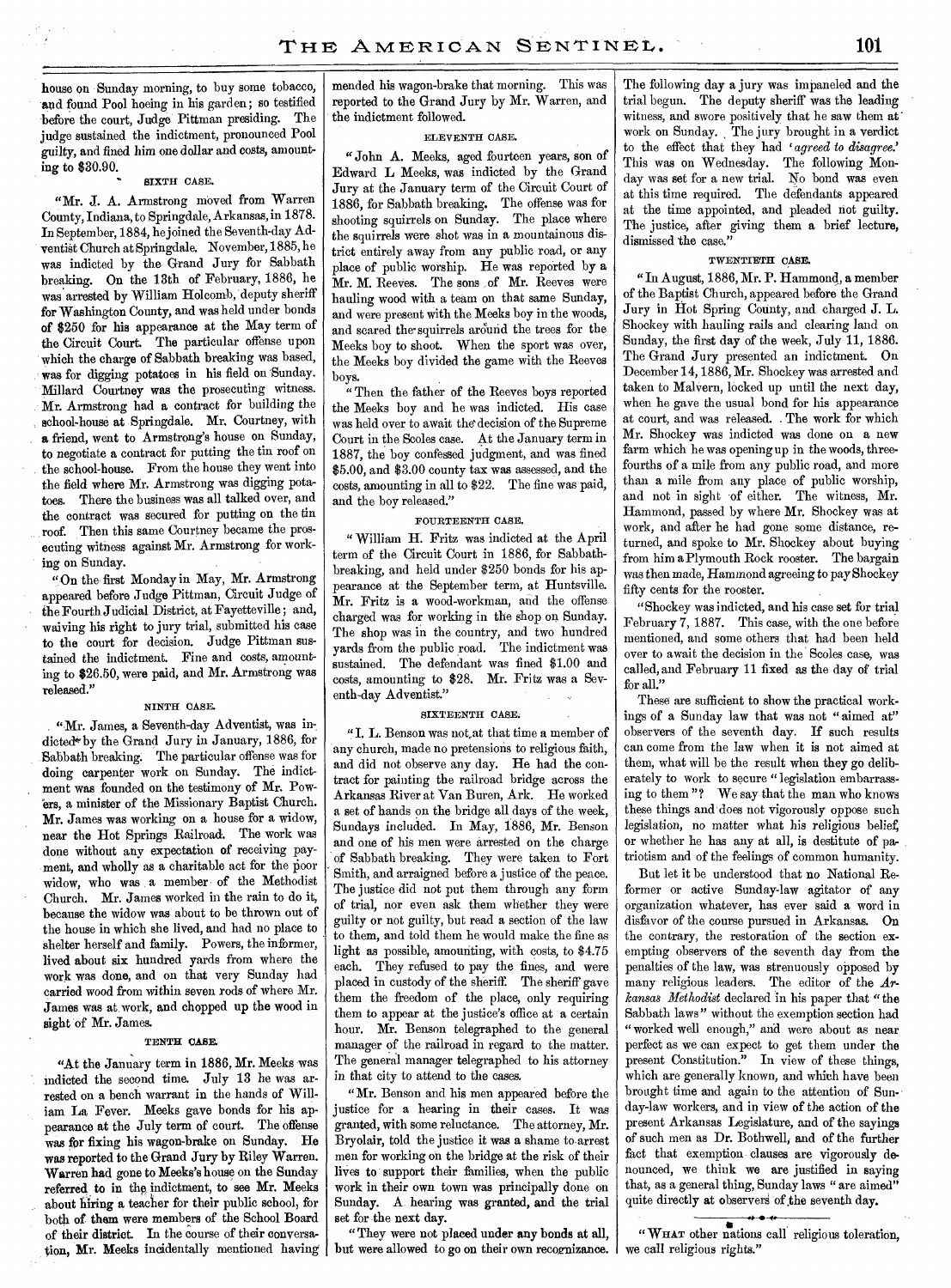# Religious Intolerance in Arkansas.

THAT the various attempts to secure National and State Sunday laws are in the exact line of the work of so-called National Reform, becomes more and more apparent as we notice the character of the work.- The idea of all who are thoroughly committed to the work seems to be that they own the earth, and that any who differ with them, no matter how conscientiously, have no rights whatever. The readers of the SENTINEL are familiar with the remark of E. B. Graham, a vice-president of the National Reform Association, that its opponents, whom he denominated "opponents of the Bible," might " go to some wild, desolate land, and in the name of the devil, and for the sake of the devil, subdue it and set up a government of their own." The Rev. G. W. Bothwell; D. D., of Oakland, speaks lordly of Sunday-law people as being the " benefactors" of the observers of the seventh day, because they allow them to live in their country, and quietly live out their religion.

In the same line is the speech of Senator Tillman, of Arkansas, in support of his Sunday bill, in the Arkansas Legislature, March 4. The bill in question is a bill to repeal the clause which now exempts conscientious observers of the seventh day from the penalties of the Sunday law. From the report in the Little Rock Gazette, March 5, we take the following:—

" Senator Tillman, the author of the bill repealing the statute, taking the floor in favor of his bill, said :—

"Mr. President, I assume that Christianity is the true religion, and that the first day of the week is the Christian Sabbath. The Christian Sabbath is an institution of God Almighty, and should be respected as such, and if assailed the civil law should be invoked to protect it. This bill provides for the general observance of the first day of the week as a day of rest from secular enjoyments, other than those of necessity, comfort, or charity. It is in the nature of a civil regulation only. It is not of the character of State protection to church. It does not seek to violate the principle that affairs of Church and State should be kept separate. It interferes in no way with the full and free exercise of religious freedom. The State has a right by legislative enactment to provide for the observance of the Sabbath-day, and to punish a violator of the same, and keep within the purview of the Constitution of the United States and the Constitution of the State of Arkansas. The Supreme Court of this State, in the case of the State against Scoles, decided that the law of 1885, which the bill seeks to revive, was constitutional.

"I have a local interest in the measure. In my county (Washington) we have a religious sect known as the Seventh-day Adventists, a very devout and respectable people, but they labor on our Sabbath and greatly annoy the Christian people of that section. In Springdale, where most of these people live, there exists a very great demand for the passage of this bill. I promised those people to introduce a bill of this kind. I have done so, and worked earnestly for its passage, and if it does pass this Senate I will meet with a hearty 'well done' from my friends there on my return from my labors here.

"I want to ask senators who vote against the bill if they would like to have their children raised in a community where they would be compelled to see the Christian Sabbath desecrated ? What effect would it have on a schild to pass, on the way to church or Sunday-school, men plowing or reaping in the fields, when you are doing all you can to bring it up in the way it should go:? I imagine you gentlemen would not relish exposure of this kind. If you lived in Springdale for a few months your opinions on the 'religious' liberty' function would undergo a radical change. Those Seventhday Adventists are generally good citizens, but they have become very aggressive since the passage of the Sunday law of two years ago, and our people are getting very tired of them. The senator from Independence suggests that if this bill should pass it will drive these people from the State. That would not be a serious loss. There would be fewer Sabbath breakers to deal with. After having left Arkansas they might very truly exclaim—

# " True patriots are we; For be it understood, We left our country For our country's good."

It is apparent that proscription is the handmaid of Sunday legislation. What is the reason that Mr. Tillman wants to restrict the God-given privileges of Seventh-day Adventists to work on six days and rest the seventh? Oh, since they were granted, not equal rights, but simple *toleration,* they have become "aggressive." What does that mean? Simply that they have been actively preaching the faith which they profess, and have induced many to accept it. Has that faith made them more vicious? does the acceptance of it by any people make them worse neighbors, and endanger life or property? No; not by any means; but it is contrary to the' belief of the majority; and so it must be suppressed, and those who hold it be driven from the State. Yet the Senator dares say that the bill is not in the nature of religious legislation, nor of State protection to church, and that "it interferes in no *way* with the full and free exercise of religious freedom." We prefer to have religious freedom defined by somebody who gives better evidence of a knowledge of religion than being the author of a bill to drive innocent people from the. State, because they do not believe as others do.

The bill passed the Senate by a vote of 16 to 11. We have not yet heard from the Lower House.

# Capital and Labor.

THE fallacy which is common to almost all labor organizations, and which the leaders and " walking delegates " of these organizations generally do their utmost to propagate among workingmen, and that, too, for selfish purposes, consists in the assumption that there is a real conflict between the two classes represented by the terms "capital" and "labor." The term "capital" means those who have an accumulated capital, and are engaged in some form of business that makes it necessary for them to become the employers of others, paying them wages for their labor. The term " labor" means those who, not having capital which they can invest in any branch of business, have nothing to sell but their labor, and support themselves and their families out of the wages paid to them by their employers. The one class want and need to buy labor, and the other class just as much want and need to sell labor. Both classes, so far from being arrayed against each other, are supplementary to each other and mutually dependent upon each other. Neither can get along without the other. There is no just occasion for any war between them any more than between the buyers and sellers of commodities. Their interests are not conflicting but coincident and mutually contributory.

What is the rate of compensation that capital ought to pay to labor? How much shall the seller of labor receive from the employer for the service rendered by the former to the latter? There is only one practical answer to this question; and that answer, in the long run, and as a general, rule, will be more equitable than any other which it is possible to give, where buyers and sellers are

left free to make their own bargains. The law of *supply* and *demand,* under free competition, will fix the price of labor as between buyers and sellers of labor, just as it fixes the price of all commodities that come into the market to be bought and sold. When the demand exceeds the supply of labor, wages will rise; and when the supply exceeds the demand, wages will just as naturally fall to a lower mark. When buyers compete with each other, prices necessarily advance; and when sellers compete with each other, they *as*  necessarily go down. This has been the history of the world ever since men began to buy and sell; and it will continue to be its history through all time. The result is an average market price, which the buyer must pay and the seller must accept.

All the labor organizations that were ever gotten up by men cannot repeal this law, or put in its place any other law that would, on the whole, work better for the interests of human society, including all classes. Such organizations may for a short period force prices out of their natural course; but in the end they will come back again under the general law of supply and demand. Such has been the fact in the past, and we conclude that it will.beso in the future.

The plain truth is, that capital and labor are naturally and necessarily co-operative and not antagonistical. They have common interests, and work together, and must work together. All that capital needs is a free market in which to buy, and all that labor needs is a free market in which to sell. Give to both a free market without any coercion or constraint on either side, and each in serving itself will, under the natural laws of trade, serve the others. " Walking delegates" and labor "strikes" are a very poor remedy for regulating the rate of wages. They produce far more harm than good, and are a general curse to the best interests of *society.—/ndependent, N. Y., Jan. 8, 1889. •« op •* 

THE following from the Chicago *Tribune* of February 14 is an illustration of the unconscionable tyranny of the spirit of trades unionism :-

The brutality of trades unionism reached its climax in Brooklyn Tuesday when a walking delegate stopped a funeral procession because- there was,a "scab" cab in the line. The living have had to submit to considerable inconvenience in their affairs from time to time, to meet the requirements of these associations. It was scarcely to be expected that the dead would be kept above the earth until the orders of the walking delegate should be obeyed. But in the instance alluded, to the funeral halted and remained at a standstill until the offensive cab was driven away, and then the offices of humanity were permitted to proceed. It is incredible that any intelligent body of men approve of so brutal a business; and if the walking delegate who made so unseemly a disturbance is not removed from a post he has so discreditably filled, the reputation of his union ought to be settied with the people of Brooklyn. They should give it a thorough taste of its own medicine.

Ar the quarterly convention of the Alleghany County (Pa.) W. C. T. U., Mrs. Sarah E. Gemmill made a strong plea for National Reform, closing her speech as follows: "I ask you as Christian women to help amend the Constitution of our Nation, so that it will acknowledge God as the source of authority, Jesus as the Ruler, and the Bible as the standard by which all moral issues in the political world are to be decided."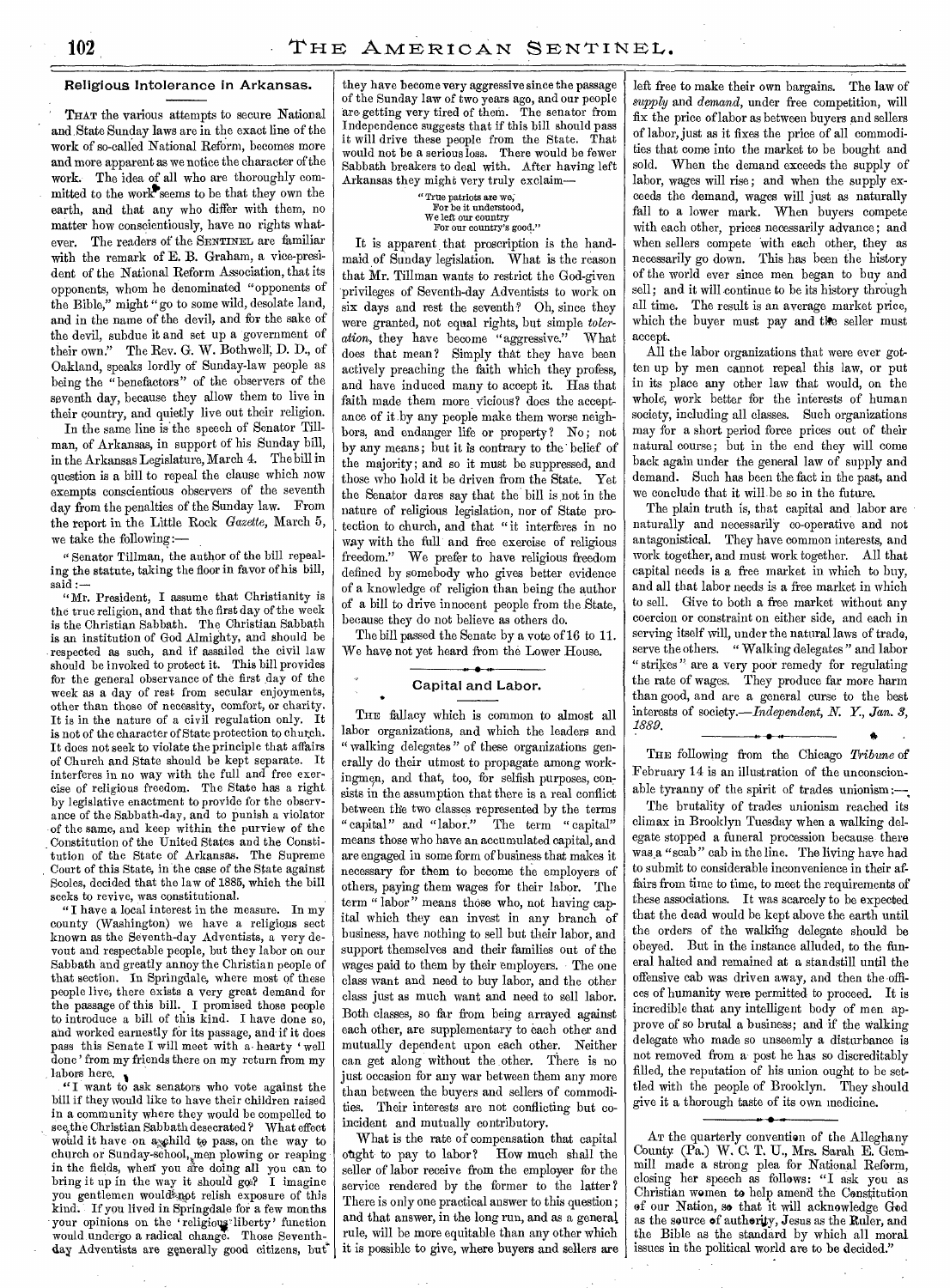# THE AMERICAN SENTINEL. 103



A Reform in Ladies' Dress is a subject which at present is one of grast interest to the most intelligent and thoughtful people of his and other countries. Ladies will find the best models for health full dressing in the la

 $\left( \begin{array}{c} {ROW}{N} \hspace{1mm} JEW}{ES}, \\ \hspace{1cm} \begin{array}{c} \begin{array}{c} \text{A beautiful book of nearly 650 pages, and} \\ \text{illustrated with the finest steel engravings.} \end{array} \\ \text{Prices remarkably low and discounts to agents} \\ \text{TargetC} \hspace{1mm} PAGF}{PS} \end{array} \right) \\ \begin{array}{c} \text{Larges:} \end{array} \\ \begin{array}{c} \text{A top of circulars and full particulars.} \\ \text{CA., General Agents for Pacific Cook.} \end{array} \end{array}$ 

*T)ATTLE CREEK COLL' GE BATTLE CREEK, MICH.* 

### SPECIAL ADVANTAGES.

Six Departments of Instruction, namely: Collegi-<br>ate, Theological, English, Preparatory, Manual Train-<br>ing, and Primary and Interpediate. A large faculty<br>of competent teachers. Thorough Instruction. A<br>reading-room, and a

SPECIAL FEATURES.

Thorough and judicious discipline. Industrial training. Biblical instruction, A Missionary De-partment. Physical and moral training. EXPENSES.

In price of board, room-rent, and tuition, this College presents as great inducements as any institucion of learning in the land.<br>
for oatalogues or further information, address,<br>
For catalogues or further information, add



A SIXTEEN-PAGE JOURNAL, *Published Weekly, in, the Interest of the International Tract Society.* 

This journal is devoted to expositions of prophecy<br>and the dissemination of general Biblical knowledge.<br>His contents are of the most varied kind, the depart-<br>ments embracing Editorial and General Articles,<br>Health and Temp



BOTH IN SUMMER AND WINTER.

The Retreat is situated on the southwestern slope of Howell Mountain a locality of enviable reputation for health-recuperating qualities, 400 feet above and overlooking the

Come and see for yourself this beautiful Resort.<br>Persons desirous of knowing whether their case is<br>one of probable cure can ascertain by addressing<br>RURAL HEALTH RETREAT.<br>For descriptive pamphlet and further particulars

address



# *S OUTH LANCASTER ACADEMY.*

SOUTH LANCASTER, MASS.

AN EDUCATIONAL INSTITUTION OF INCREASING POPULARITY.

This school is located at South Lancaster, Worces-ter County, Mass., thirty-five miles from Boston, and was founded in 1882.

It is prosperous because operated on correct educational principles. Thorough instruction is given in all the common branches, and those of the usual ligh school and academic courses. There are also well sustained Biblical

ITS SPECIAL FEATURES ARE

1. A judicious discipline for the development of moral character. It is a safe place for the young. 2. Methods of teaching that aim at mental disci-

pline of a high type.<br>
3. Instruction and practice in various kinds of<br>
3. Instruction and practice in various kinds of<br>
4. Ast mishingly low expenses. Sixteen dollars<br>
per school month pays all expense of tuition, board,<br>

Prof. Geo. W. Caviness, *Principal.*<br>South Lancaster, Mass.

 $\sim$  *HORTHAND* 

WITHOUT A TEACHER

Stenography taught complete in CO lessons **by the**  use of the

*NEW CARD METHOD.* 

This is not a *new system* of Shorthand, but a new method of teaching a standard and reliable system, such as is used in nearly all of the courts, legisla-tures and public assemblies throughout the United

States. No books whatever required. Each lesson is printed on a heavy card, and the *series* embrace, every principle known to the art. Price, post-paid, \$1 50. Address, PACIFIC PRESS PUBLISHING CO., Oakland, Cal.



### BY J. W. MORTON.

*Former Missionary of the Reformed Presbyterian Church to Hayti.* 

This pamphlet is an able treatise on the divine ap-pointment of the Sabbath of the Bible. The personal narrative of its author contains a noble instance of self-sacrifice and devotion to the truth for the truth's

sake.<br>The reader of this little work will find breathed<br>throughout its pages a mild and Christian spirit,<br>worthy the imitation of controversialists of every<br>name; while at the same time, its candid, convincing<br>and logical



TREATMENT.

BY J. H. KELLOGG, M. D.

The increasing prevalence of this devastating disease, and its *atterning fatality* in so many cases<br>renders the subject of its nature and treament one<br>of the greatest importance.<br>This work gives a concise account of the N

THE MOST SUCCESSFUL METHODS OF TREATMENT Of this prevalent and fatal malady. It should be in every household, as its instructions, if faithfully car-ried out, will save many a precious life. Price, in board covers, 25 cents.

Address, PACIFIC PRESS PUBLISHING CO Oakland, Cal.

*AMILY BIBLES.* 



- BATTLE CREEK, MICH**.**<br>*Correspondence soligited.*<br>Pub cations in Foreion Languages a specialty.



St. Helena, Napa Co., Cal.

Address, PACIFIC PRESS PUBLISHING CO., and California.

# BY ELDER E. J. WAGGONER.

Hrsronx repeats itself, because human nature is the same in all ages of the world- Hence, he who would be know how to avoid error in the future, must know how errors have developed in the past. The "Fathers be deatholic Ch

Is alone worth the price of the book. Fine English cloth, substantially bound, contains about 400 pages, and will be sent post-paid at the nominal price of

Pacific Press Publishing Company,

PACIFIC HEALTH JOURNAL,

 $-$  THE  $-$ *S ABBATII* Q*UESTION*  IS THE

The great demand of the hour, from the pulpit and<br>the press, in social circles and in Legislative Halls, is<br>that the Sabbath be more strictly observed. To as-<br>sists the intelligent-minded of our land to have correct<br>views

DAY OF THE WEEK.'

*CATHOLIC CHURCH.* 

# OAKLAND CAL

Or, 43 Bond St., New York City.

Containing what everybody wants to know, and is<br>thoroughly practical. Its range of subjects is un-<br>limited, embracing everything that in any way affects<br>the health. Its articles being short and pointed, it is<br>specially ada

Address,

LEADING SUBJECT OF THE DAY.

"HISTORY OF THE SABBATH AND THE FIRST

BY ELDER J. N. ANDREWS.

This great and exhaustive work is the result of ten years' hard labor and historical research. The book contains 648 12mo. pages, and is printed in clear type, on good paper, and is well bound. Price, post-paid, \$2.00.

### SUN-WORSHIP AND SUNDAY

\$1.00. Address,